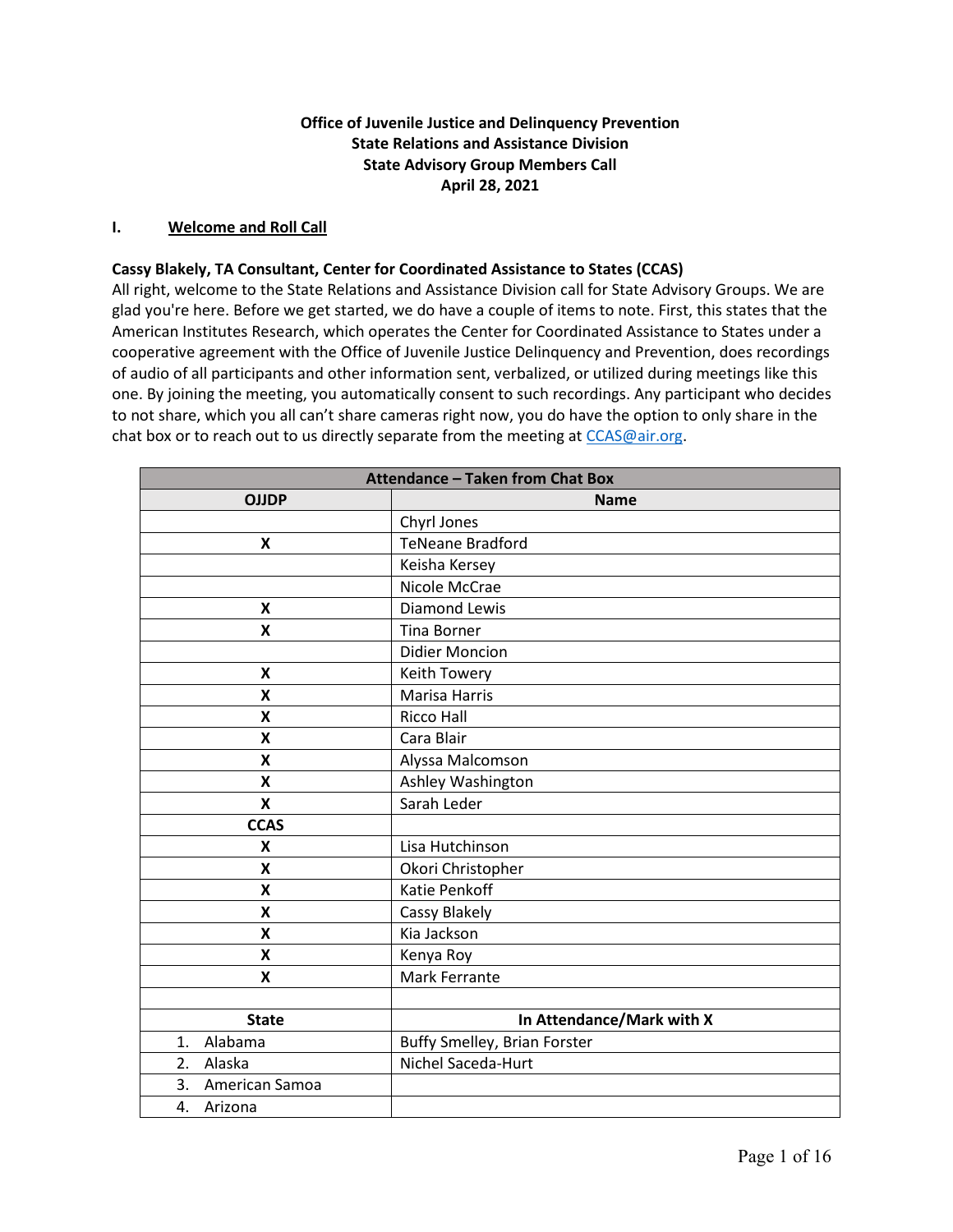| Arkansas<br>5.           |                                                  |
|--------------------------|--------------------------------------------------|
| California<br>6.         | <b>Timothy Polasik</b>                           |
| Colorado<br>7.           | Kelly Abbott                                     |
| Connecticut<br>8.        |                                                  |
| 9.<br>Delaware           | Monica Celli                                     |
| 10. District of Columbia | Frank Petersen, Melissa Milchman                 |
| 11. Florida              | Dionne Anderson, Jackie Helms-Singleton          |
| 12. Georgia              | Haley Dunn-McKinney, Polly McKinney, Lauren Bell |
| 13. Guam                 | Danielle Camacho                                 |
| 14. Hawaii               |                                                  |
| 15. Idaho                |                                                  |
| 16. Illinois             | Andrea Hall, Rick Velasquez                      |
| 17. Indiana              |                                                  |
| 18. lowa                 |                                                  |
| 19. Kansas               | <b>Brock Landwehr</b>                            |
| 20. Kentucky             | Sara Redfield                                    |
| 21. Louisiana            |                                                  |
| 22. Maine                | Linda Barry Potter                               |
| 23. Maryland             | Jessica Wheeler, Eric Ford                       |
| 24. Massachusetts        | Jim Houghton, Samantha Frongillo                 |
| 25. Michigan             | Melinda Fandel, Bob Higgins                      |
| 26. Minnesota            |                                                  |
| 27. Mississippi          | Emberly K. Holmes                                |
| 28. Missouri             | Chris Yeager, Michelle Parks                     |
| 29. Montana              | Rachel Gemar                                     |
| 30. Nebraska             |                                                  |
| 31. Nevada               |                                                  |
| 32. New Hampshire        | Pam Sullivan                                     |
| 33. New Jersey           | Kelly Hourigan                                   |
| 34. New Mexico           | <b>Bill Kearney</b>                              |
| 35. New York             |                                                  |
| 36. North Carolina       | Adonicca McAllister, Toni Lockley                |
| 37. North Dakota         | Lisa Jahner, Terry Traynor                       |
| 38. Northern Marianas    |                                                  |
| Islands                  |                                                  |
| 39. Ohio                 |                                                  |
| 40. Oklahoma             | Laura Broyles                                    |
| 41. Oregon               |                                                  |
| 42. Pennsylvania         | Greg Young                                       |
| 43. Puerto Rico          |                                                  |
| 44. Rhode Island         |                                                  |
| 45. South Carolina       | Trevon Fordham, Kayla Capps, Amanda Whittle      |
| 46. South Dakota         |                                                  |
| 47. Tennessee            | Vicki Taylor                                     |
| 48. Texas                |                                                  |
| 49. Utah                 | Kayley Richards                                  |
|                          |                                                  |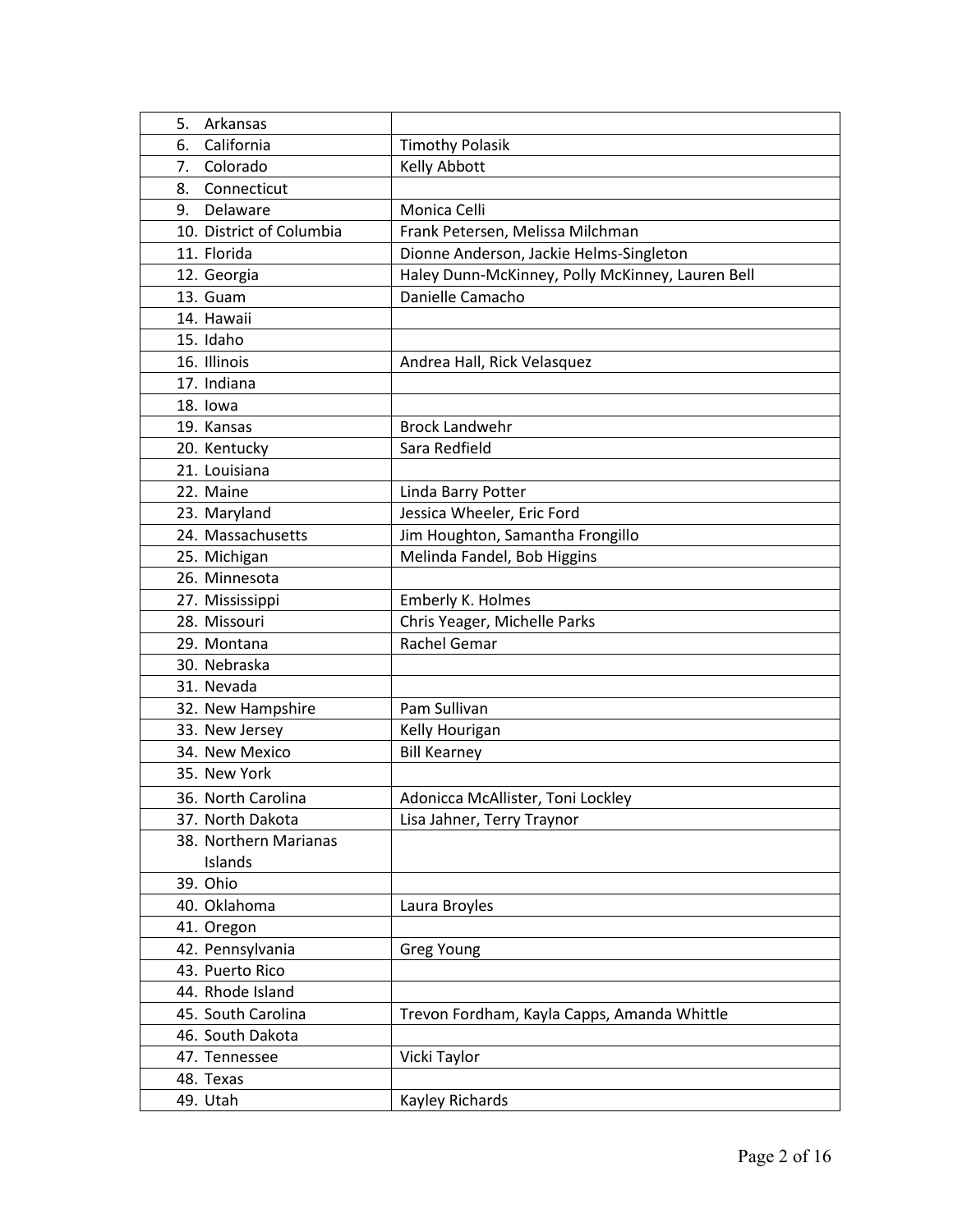| 50. Vermont        | Elizabeth Morris, Kreig Pinkham                            |
|--------------------|------------------------------------------------------------|
| 51. Virgin Islands | Jacqueline Freeman, Riise Richards                         |
| 52. Virginia       |                                                            |
| 53. Washington     | Alice Coil                                                 |
| 54. West Virginia  | John Stigall, Stephanie Bond, Brenda Thompson              |
| 55. Wisconsin      | Allison Budzinski, Sabrina Gentile, Heather Kierzek, Katie |
|                    | <b>Hawkins</b>                                             |
| 56. Wyoming        | Brandon Schimelpfenig, Logan Christie                      |

# **Cassy Blakely, TA Consultant, CCAS**

 Perfect. Thank you so much. All right. Let's take one more moment for a couple of housekeeping components. We do have all of our attendees in listen-only mode. If you are having any technical issues, please contact us using the chat or *CCAS@air.org*. And we will be doing roll call through the chat. So, if you have not already, please feel free to put your name and your state in the chat box so that we can account for who we have on the call. So please take a minute to do that.

# **Okori Christopher, Project Technology Specialist, CCAS**

 Cassy, may I say one thing really quick? I'm sorry. And for everyone signing in and saying hello, and checking in, one thing, by default, WebEx has it set to the host as a primary communication. So, I'm the click the drop down menu, where it says send to, hit everyone or all attendees, then it's in the public chat for all to see. That is all. Thank you so much, Cassy. only one seeing most of the messages you guys are checking in with. So, if right above the message you

## **Cassy Blakely, TA Consultant, CCAS**

 Thank you so much, Okori. And I wish I could be on camera for you all but I'm going to cut it off just to make sure that the bandwidth can stand up to this meeting. So, I appreciate your all's understanding with that. Thank you for everyone that is chiming in the chat. We're so glad you're with us today. One different. So please take a minute to familiarize yourself with all of the functions, and you should be able more housekeeping thing, you're probably all very used to these virtual spaces but WebEx is a little to share with us. Again, if you have any trouble, please reach out to us a[t CCAS@AIR.ORG.](mailto:CCAS@AIR.ORG)

 into the chat box. We do want to make sure you're accounted for. In today's call, we really are here to State Advisory Group to provide insight and input to OJJDP or add thoughts to training and technical thoughts and feedback again, through the chat or if you would like to be unmuted just let us know via the chat and we can unmute you, if necessary. Before we dig into this agenda, I do want to start by We want to know your name, state or territory, and if there is anybody else with you, please pop that get some feedback from you all, and share some opportunities that we have coming up for you as a assistance opportunities coming down the pike. So we will really be looking to you all to offer your giving Ms. Marisa Harris an opportunity to open today's call. Marisa, if you're talking, you're muted. There you are. Hello.

# **II. Welcome & Updates from OJJDP**

# **Marisa Harris, Program Manager, OJJDP**

Hello. Hi. Good afternoon. Can you hear me?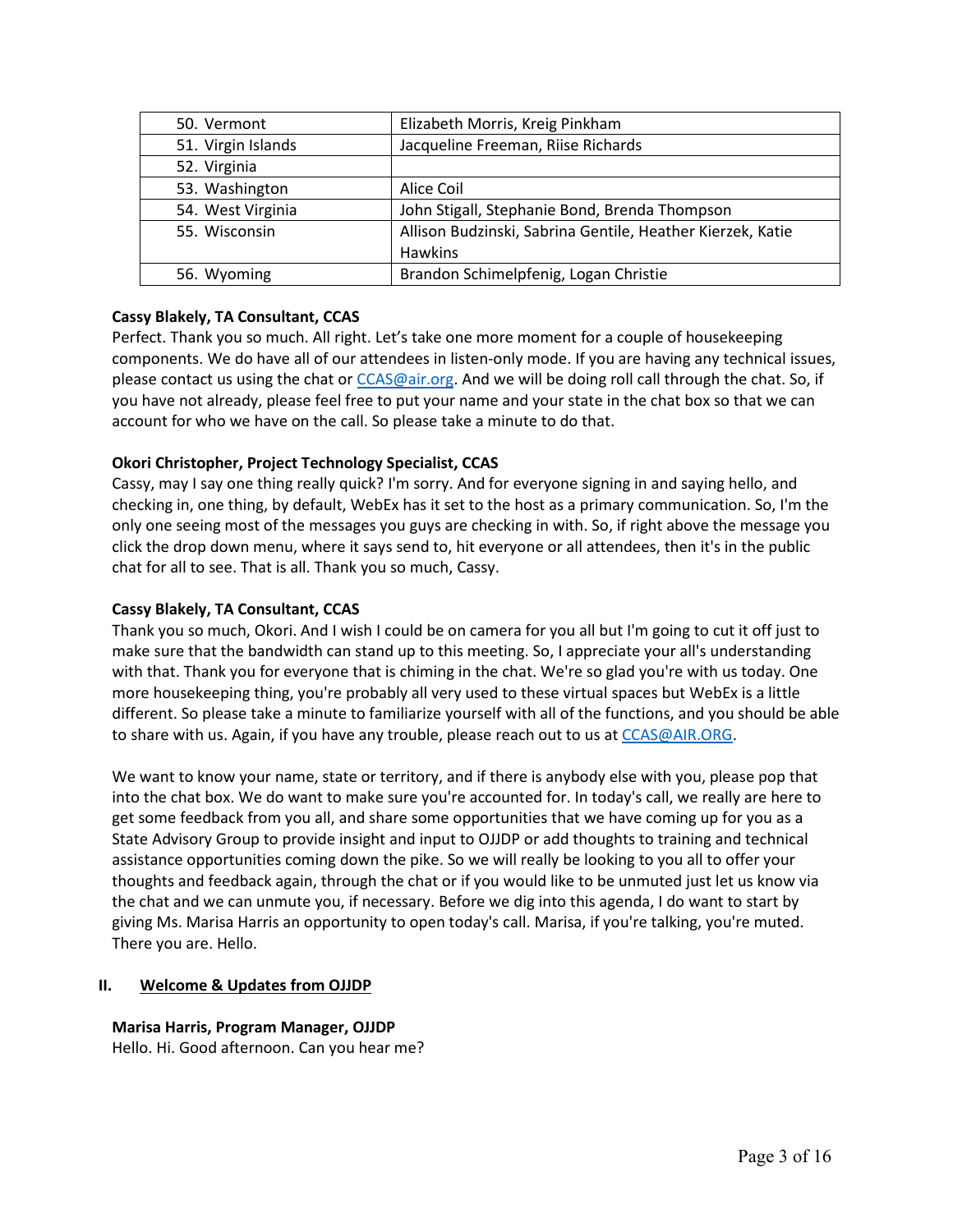# **Cassy Blakely, TA Consultant, CCAS**

Yes, ma'am.

# **Marisa Harris, Program Manager, OJJDP**

 Good afternoon and happy Wednesday. On behalf of the State Relations and Assistance Division, and on behalf of Dr. Bradford, I just want to welcome you all to today's call. We look forward to dialogue and engaging with all of you SAG members. And I want to turn it back over to CCAS.

# **III. Discussion: Continued Impact of COVID on SAG Activities**

# **Cassy Blakely, TA Consultant, CCAS**

 Wonderful. Thank you so much, Marisa. So we want to jump right into conversations with you all. As you've been working over the last year, 18 months, and continued to meet and do your work as a State Advisory Group, we want to see how that's going. And so, if you haven't found the chat box yet, find it territory's COVID response and reopening plan has or continues to impact your State Advisory Group. folks a second type in the chat box. now, because we have some questions for you. So first, we are curious about how your state or Are you still doing virtual things? Have you had to pause things? How's it going for you all? I'll give you

# **Dr. Katie Penkoff, Senior TA Consultant, CCAS**

And Cassy, we're starting to see some responses coming in.

 **Cassy Blakely, TA Consultant, CCAS** – I see still virtual, in New Mexico, or in Illinois. Continuing to meet continue to meet virtually at least for the short term. Pennsylvania is conducting virtual meetings. And also meeting virtually. via Microsoft Teams, but seeing solid attendance. Vermont has shared that they're meeting virtually and maintaining their monthly meetings, they've actually seen participation increase and will probably the meetings have been very productive. And it's actually improved meeting attendance. So, I'm seeing a theme here that we're getting more folks to come to meetings and participate in meetings without that travel time. All right, we see meeting via Zoom, relatively good attendance. SAG subcommittees are

## *Chatbox Comments*

- **Andrea Hall, IL** Everything is still virtual in Illinois
- **Rick Velasquez, IL** Still virtual
- • **Greg Young, PA** Pennsylvania has been conducting virtual meetings. The meetings have been very productive and has improved our meeting attendance.

 **Cassy Blakely, TA Consultant, CCAS** – And again, I'll remind folks, when you do pop in the chat box, if you could select all participants, that will allow everybody to see your responses. And with those virtual meetings, has that been allowable because you all have had extensions of open meetings? How have you worked around those regulations?

 And committees have been meeting via Zoom. I want to pause for any others that are still typing. Virgin Island said a combination of both for training, and then had their last board meeting via Zoom.

 All right. What shifts have you had to make how you structure your meetings to transition to the virtual meeting space? Has it changed the structure, frequency, duration of your meetings?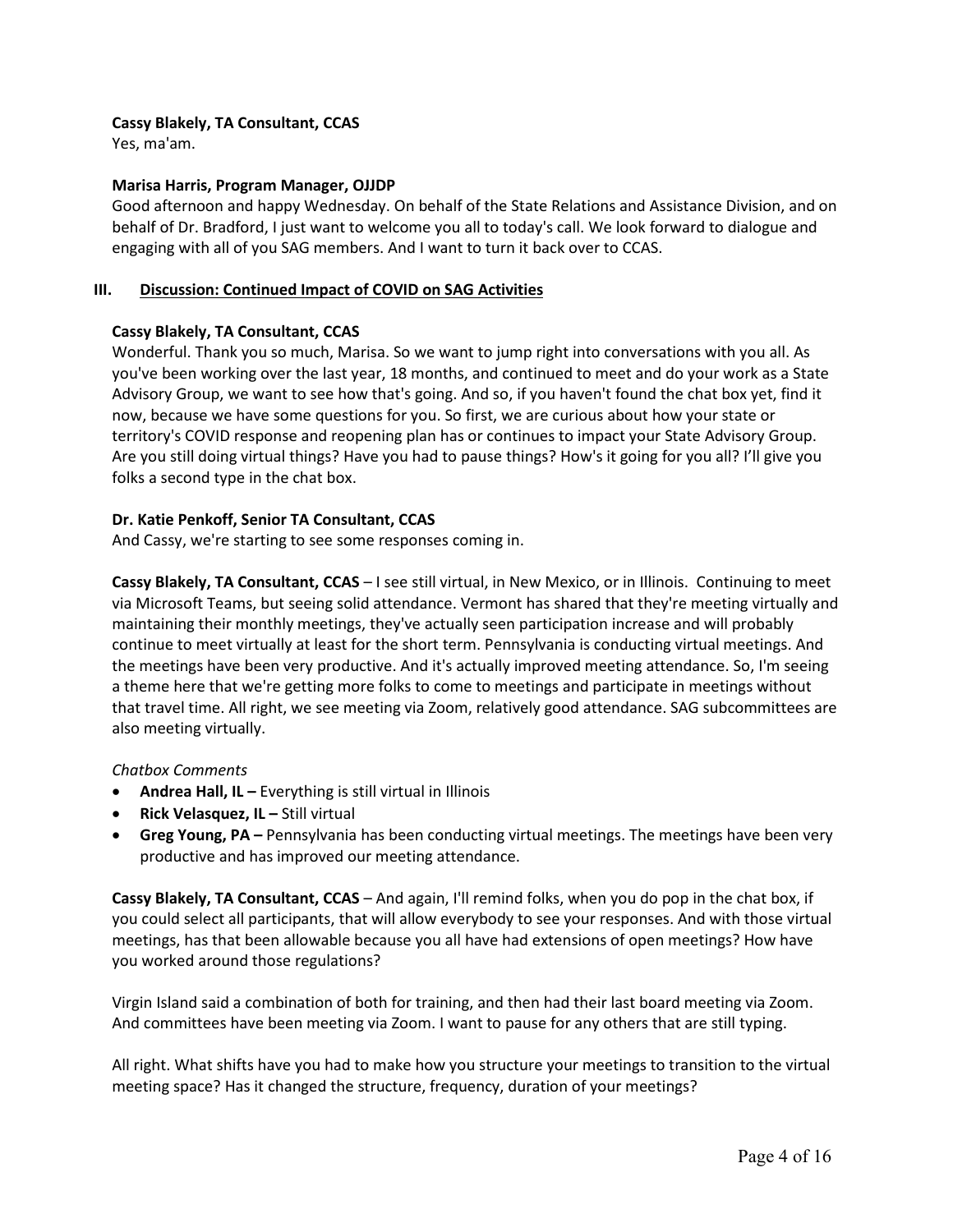#### *Chatbox Comments*

 the Virgin Islands, the shift has been good for us, because of the geographical locations of some members. We are on two different islands and the meetings have been shorter and more concise. • **Riise Richards, VT –** In the Virgin Islands, we did a combination of both for the purpose of training. Our last Board meeting was virtual using Zoom. Our Committees have been meeting via Zoom. In The virtual engagement is a major plus for us.

## **Dr. Katie Penkoff, Senior TA Consultant, CCAS**

 Just a quick reminder, too, if you want to let us know in the chat if you'd like to speak orally, just let us know your name and that you'd like to be unmuted. And then our host, Okori Christopher, can work to unmute you so that you can share with the group.

#### **Cassy Blakely, TA Consultant, CCAS**

 All right, Washington has been meeting virtually since March of last year. I'm curious, are there any things that you've learned by getting your members together in a virtual space? Tools are tricky, moving lessons learned from meeting virtually? We've heard that attendance has increased. Are there other forward.

 hours. Five hours would be a long time to be on the computer. I will say in a lot of the technical *(Reading chatbox comments)* We've shortened meeting time in Washington from five hours to three assistance and training efforts that we have provided, particularly around three-year planning, and especially when the State Advisory Group is involved, we've seen those meetings be shorter, and sometimes just have multiple meanings rather than one long time together. And that's improved engagement and I think, stamina for folks sitting in those long meetings.

Any other contributions on lessons learned or how COVID has impacted your meetings?

 *(Reading chatbox comments)* Virgin Islands says the shift has been good to them because of the shorter and more concise. It's been a plus for them. Glad to hear that. Alright. We really appreciate hearing this information. Thank you, Vermont. Thank you, Craig. I think that Vermont has thought more about meeting process during the past month. More deliberately, folk facilitated conversations and geographical locations of some of their members. With two different islands, meetings have been discussion using platform tools to facilitate discourse.

 that someone has made within your meetings. Also, I've seen others do that as well to facilitate voting or to have a small group discussion. Wonderful. Thank you, Craig. So Kreig, correct me if I'm wrong, but it sounds like you were using some of the tricks like breakout rooms, maybe some of the reaction buttons that allow us to show applause or celebrate a comment

#### **IV. State/Territory Highlight: SAG Involvement in Three-Year State Planning**

 All right. Just take a look then at our next set of conversations. We're actually going to get two states to share with us how they have been working with their State Advisory Groups during three-year planning.

 three-year plan. And part of your role as a State Advisory Group is to collaborate with your Designated State Agency to create and implement your three-year plan. And so, I'm going to ask Okori to help me As you all know, coming up with the next Title II solicitation will be a requirement to submit a new ensure that Judge Schneider from New Mexico is unmuted. And that Andrea Hall from Illinois is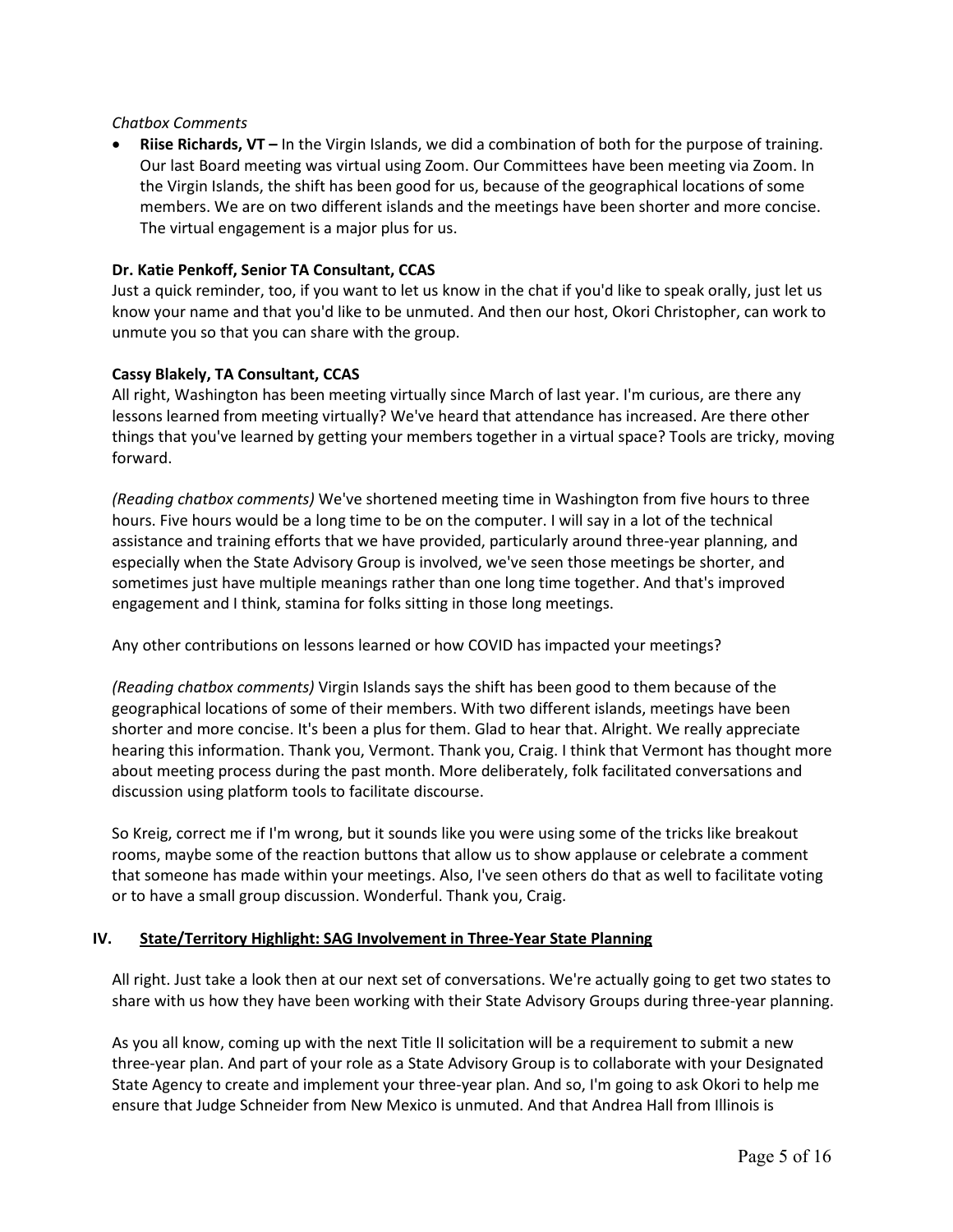unmuted. Andrea, let me know if we should also unmute Rick.

# **Andrea Hall, Executive Director, Illinois Juvenile Justice Commission**

Yes, please.

# **Cassy Blakely, TA Consultant, CCAS**

Yes. Wonderful.

# **Andrea Hall, Executive Director, Illinois Juvenile Justice Commission**

Yes, you can unmute Rick. Yeah.

# **Cassy Blakely, TA Consultant, CCAS**

 If you could unmute Rick, that would be appreciated, Okori. Thank you. Wonderful. And then Judge Schneider, do we have you unmuted?

# **Okori Christopher, Project Technology Specialist, CCAS**

I'm sorry, I'm pulling his name from the list. Give me one second.

# **Cassy Blakely, TA Consultant, CCAS**

 Thank you, Okori, so much. While Okori is unmuting these folks, I will share that our hope is that by having New Mexico and Illinois share their experiences, that there may be some tricks, tips, tools, strategies that you can pick up for use in your state or territory as you move towards three-year planning. Miss Richards, we see that you are unmuted. Could you please mute yourself?

## **Cassy Blakely, TA Consultant, CCAS**

All right. Do we have Rick or Judge Schneider unmuted?

# **Okori Christopher, Project Technology Specialist, CCAS**

Rick is unmuted. I'm having a difficulty tracking down Judge Schneider's name.

## **Cassy Blakely, TA Consultant, CCAS**

 Wonderful. Rick, do you want to share how Illinois has worked with the State Advisory Group to do their three-year planning? You all have had quite a process over the last year.

## **Rick Velasquez, SAG Chair, Illinois Juvenile Justice Commission**

 kind of kick this off as our executive director. I really kind of look to her to help lead this kind of SAG, our commission, Illinois Juvenile Justice Commission, in this work really came about under some almost 10 years. Actually, I joined the commission the same time Judge Timberlake was appointed chair Yes. Thanks, Cassy. Thanks for the invitation joining this meeting today. I'm going to ask Andrea to really conversation. But just to kind of set the stage about how we got to this point of engaging our entire changing conditions that were occurring in Illinois. First of all, we had the retirement of our prior chair of the Commission that took place almost two years ago, and actually was kind of in-transition already. Judge Timberlake had served as chair and of the commission, and a very forceful leader in Illinois for and as a commissioner, also.

 So judge was beginning, at that point, to make a transition away from the commission, and was making plans to step down simultaneously. Then, we had a significant change in administration in Illinois with the election of Governor Pritzker in the governor's house. And this kind of then had a ripple effect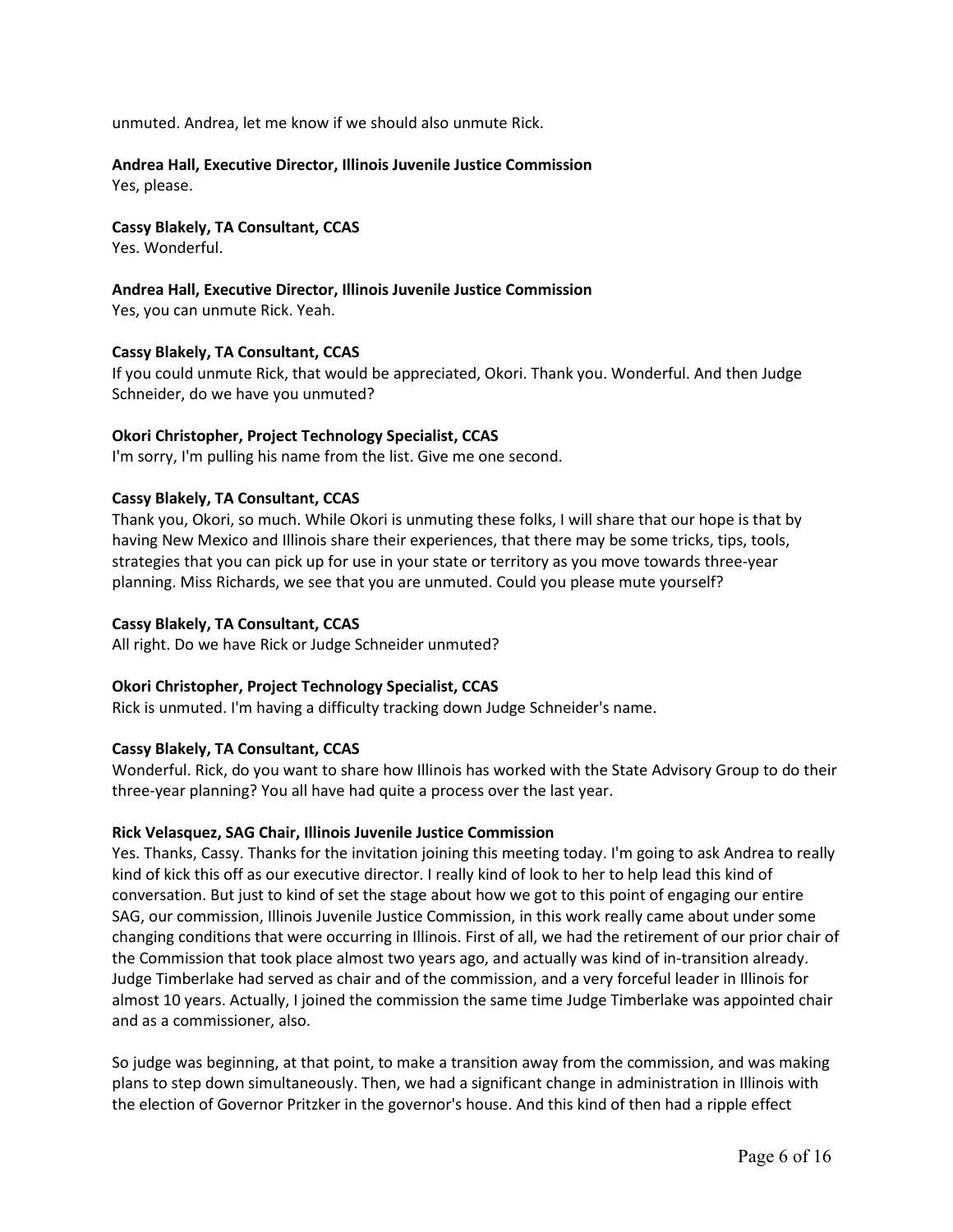throughout the entire state, not just in terms of the juvenile justice commission in our work, but all elements of the state. At that same time, as Judge Timberlake was also retiring from the commission, I was also stepping down as a CEO of a community-based organization working in Cook County in Chicago for 44 years. And so, I anticipated moving toward retirement at that time of which lasted about two weeks.

 for this work and the history in here, I said, "Yeah, I'll give it a whirl." I knew something about operating members, that the committees in which we were operating, and really have a firm focus and purpose And following my retirement in July, I was approached to the governor's office to ask if I would step in and serve as the chair of the Illinois Juvenile Justice Commission. And because I think I hear the passion organizations, I learned a lot about strategic planning, and about engaging community and boards in that process. So, I kind of stepped in at that time knowing that the Commission had two things that I had to begin to look forward to. One is actually re-engaging and redeveloping the Commission itself, its kind of going forward.

 As we know that our membership was dwindling, the committees were not necessarily working as effectively as they should at that point, and we really needed to, kind of, start a new and kind of began several conversations in terms of how we were going to get there, and how would we be to move this journey of Illinois Juvenile Justice Commission 3.0 as we kind of stated at that point. And started forward. Moving forward from that is that we then had a change in our executive director.

 the Commission. And prior to that had said, "We really need to find a way to blend together this need to Unfortunately, and we are lucky to have Andrea Hall join us as the executive director. So, I'm going to And within probably four, six months after I was appointed, we had to change our executive director of build a strategic plan going forward, our three-year plan as it's known here, as well as developing this new course for its members, and really strong engagement of our commissioners in this process." ask Andrea, you're online now. Why don't you begin to share a little bit about that experience for you, too.

# **Andrea Hall, Executive Director, Illinois Juvenile Justice Commission**

 Okay, thank you. So, one thing I'll say is that CCAS was really instrumental in our process for our three- year plan development. So, we actually partnered with CCAS in April of last year. And as Rick stated, we had new SAG members. We had a new chair. I was new at the time, and then it was the midst of a pandemic. And so, we decided that we wanted to have CCAS provide TTA support. And they started off by doing a SAG 101 training. And so, because of the new members on our SAG, we wanted to make sure everyone was on the same page. How can we create a plan together if people are on different pages, or people are not aware of the issues?

 And so we did a SAG 101 training for everyone. SAG members help lead and present on the history of years together. And then the next phase is stakeholder engagement. And so, once we kind of engage in agencies like DCFS, I think, which is the Criminal Justice Authority, DJJ, Department of Juvenile Justice, and other agencies that work with our youth. And we also brought in policy organizations and direct our SAG. So as Rick mentioned, we have a 1.0, 2.0, and a 3.0. We're in 3.0, and that's just groupings of ourselves, the SAG, and we learned together, and we talked about what's important to us, we then went and engaged our stakeholders. So, we had a session in summertime where we brought together sister service providers.

We looked at data, we talked about new information, and we were presented on juvenile justice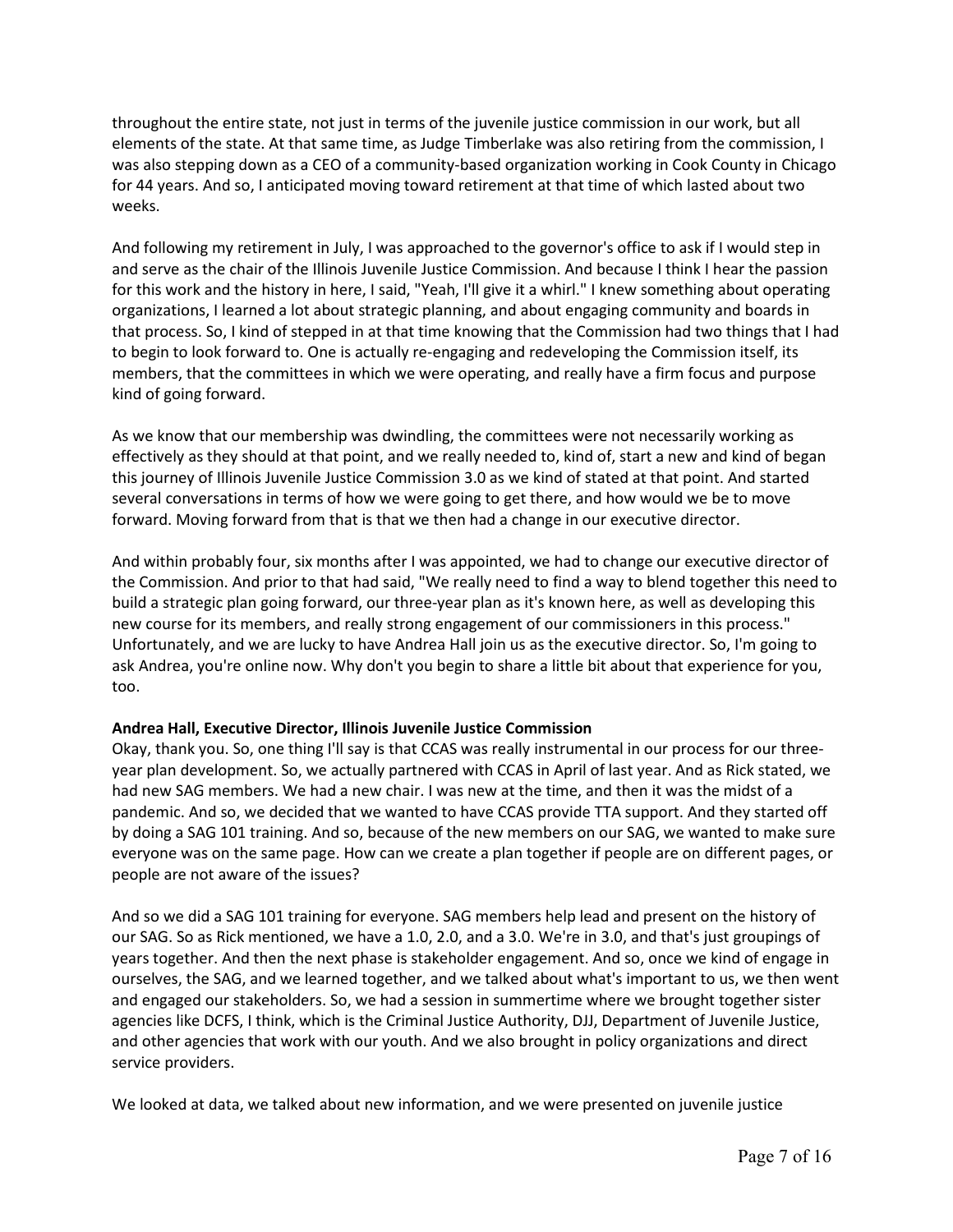December, we started drafting our goals. And so, we decided that we wanted to keep our four reporting out. And then we had our planning and grants committee take it from there, because we know just last week, we voted on our goals and objectives and they were passed. That was our progress. priorities that could help inform our own process. And then we actually drafted our goals and objectives. overarching goals, and a lot of it is in-line with the compliance work that we do. And then, we decided to get into small groups and draft objectives. And see CCAS really was instrumental in that process, too. We had a three-hour session where we had people in small groups finalizing the objectives, and then that not everyone's able to be in on this three-year process, and that's what we wanted to do. And then

# **Rick Velasquez, SAG Chair, Illinois Juvenile Justice Commission**

 I think it's important to add to this that as we are going through this, we had to kind of come up with a new strategy and philosophy or approach of how to do this. We didn't have the experience of using Zoom meetings and using virtual meeting technology of doing this. So, we're doing this simultaneous time. So even though it was a little of a struggle in the first couple of months, working with CCAS and with Cassy around, this was really extremely critical element in terms of having to not just discover a process and do this virtually, but also having to figure out this technology. And in some ways that had really benefitted how we then were able to successfully work in those subsequent months up to today. learning on the fly, which actually helped us create the necessary muscle memory and the internal strength to be able to become more adaptive using the technology in all of our work over that period of And I think that was a big piece of that, too.

# **Cassy Blakely, TA Consultant, CCAS**

 Thank you so much, Andrea and Rick. I will say something very unique to Illinois' processes, the way that highly involved in lots of ways throughout your state. And so, getting them to be able to commit to a large planning time just wasn't realistic. And I think the level of engagement you saw and being able to you all spaced it out. Because you have some members, as most State Advisory Groups do, that are help bring aboard the new members slowly was really beneficial. I think one thing I also appreciated from a TTA perspective, and working with Illinois, was we adapted, right? How many times did we adapt the three-year planning process in response to states?

# **Rick Velasquez, SAG Chair, Illinois Juvenile Justice Commission**

 And having to say, again, to adapt and say, "Now, let's kind of change this up and try it this way." And I think that became an important piece of this. I just want to add, Cassy, you talked about this as a way of commissioners that were half in and half out. It really forced that decision saying, "Are you going to be here or not?" And then by providing this opportunity to do that, it reinvigorated those people that have but also in re-engaging those existing and existing members that were critical to have this kind of Yeah, and I think that willingness to go back to the drawing board was something that we always checked ourselves on, always saying, "Hey, is this really going to work? Is this an obstacle at this point? engaging new commissioners. I think it was also a very effective way of re-engaging those been around for several years and re-engage them. So, I think it served not just for the new members, history, this kind of a history of who we are, where we come from, which is so important as we begin to look forward.

# **Cassy Blakely, TA Consultant, CCAS**

 Thank you, so much. I think keeping in touch with each other in this engaging time is a great note there. I want to hear from Bill Kearney in New Mexico, and then we'll definitely take a minute for other attendees to ask you a question. So, Bill, I'm going to kick it over to you if you could talk about New Mexico's process.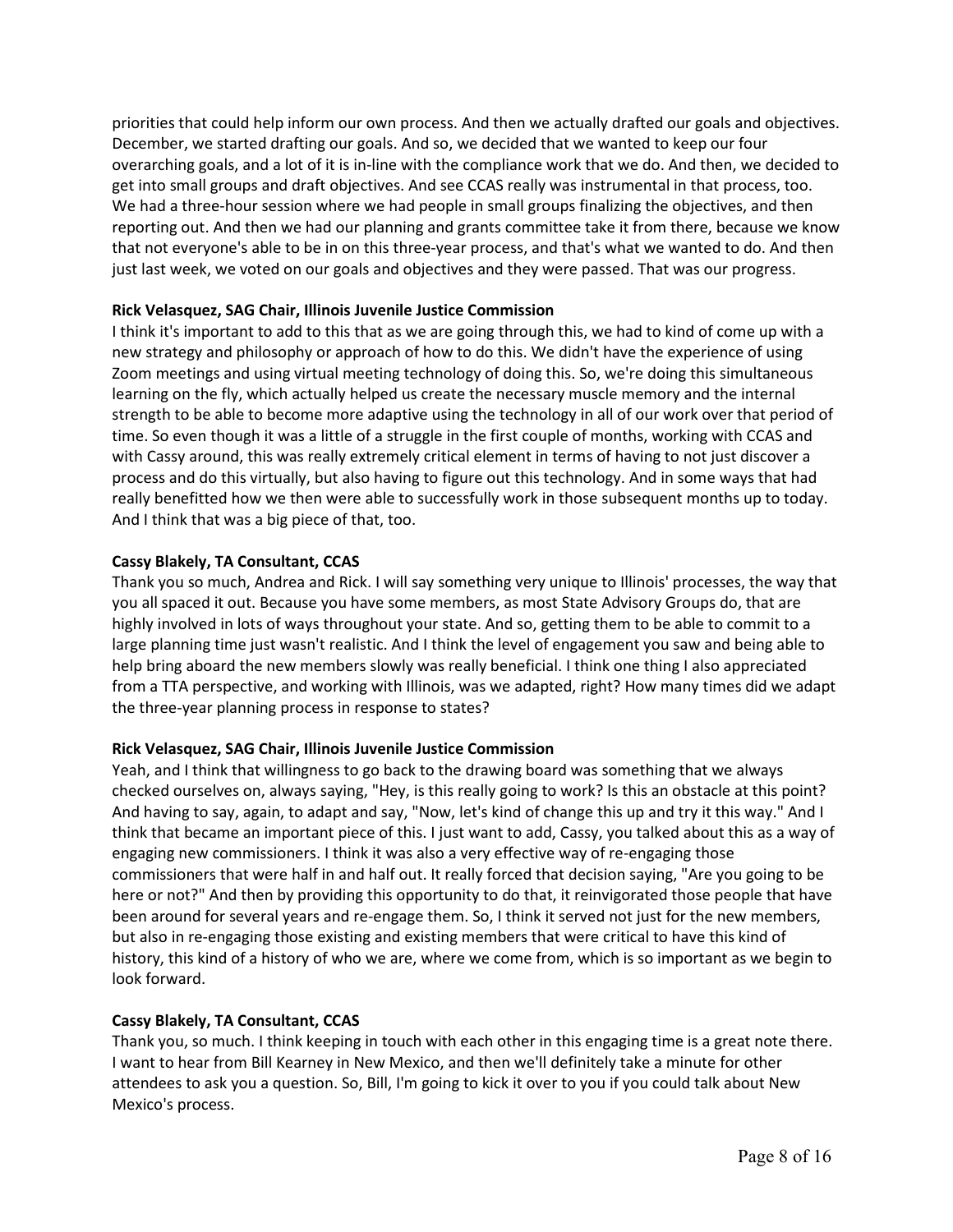#### **Bill Kearney, Juvenile Justice Specialist, NM**

Right. Thank you, Cassy. And I'm going to start by asking can you hear me okay with this microphone?

**Cassy Blakely, TA Consultant, CCAS**  It's pretty quiet.

 **Bill Kearney, Juvenile Justice Specialist, NM** Let me change microphones. Is this microphone better?

 **Cassy Blakely, TA Consultant, CCAS** Slightly, just be loud and proud, my friend.

 **Bill Kearney, Juvenile Justice Specialist, NM** Okay, is this one better?

**Cassy Blakely, TA Consultant, CCAS** 

That's beautiful. Thank you.

#### **Bill Kearney, Juvenile Justice Specialist, NM**

 Advisory Committee has responsibility for federal and state funds. So, there's a number of states that also have that experience, as well. And while we received approximately 400,000, in federal funding per available to what we call our County Continuum of Care. We use county fiscal agencies, local Okay. And I'll still be loud and proud because we're in New Mexico. So, the New Mexico Juvenile Justice year, our JJAC also manages approximately three million per year of JJAC money. And all of that, whether it's the federal or the state funding, we use the same process. And, we then make that funding governments, or tribal governments to provide the services and either provide directly or have subgrantees.

 So with that as a backdrop of our system, that we're administering with the JJAC funding, last summer, our JJAC was reconstituted with new members, JJAC then decided ... The new JJAC, approximately 11 of the 20 members were new members, nine continued. But they decided to reorganize, and as they were doing that, they developed a planning work group so that we began the strategic planning process by July, August last summer. And the first thing that this work group was interested in was doing a statewide, 800 from community stakeholders, 400 from youth and parents. statewide survey. And we did that statewide survey in English and Spanish. We had 1,200 responses

 we had a planning and legislative subcommittee that was organized that, under JJAC, took the responsibility from this work group and took on the overall responsibility. So, they started to define their Family Department, which I work for the Designated State Agency. And we identified an interest in holding a planning retreat, even if it was virtual, and making sure, excuse me, that all JJAC members had So, as we were getting that great information, we now had a new subcommittee structure created. And, role, managing the process and managing the timeline for developing the plan with Children, Youth, and shared information and shared data to plan from.

 with the process as well as with the retreat. So with the help of Cassy, with our planning and legislative So they also were interested in having technical assistance from CCAS and receiving facilitation support subcommittee, we came up with doing two Lunch and Learns as a way of providing the data, letting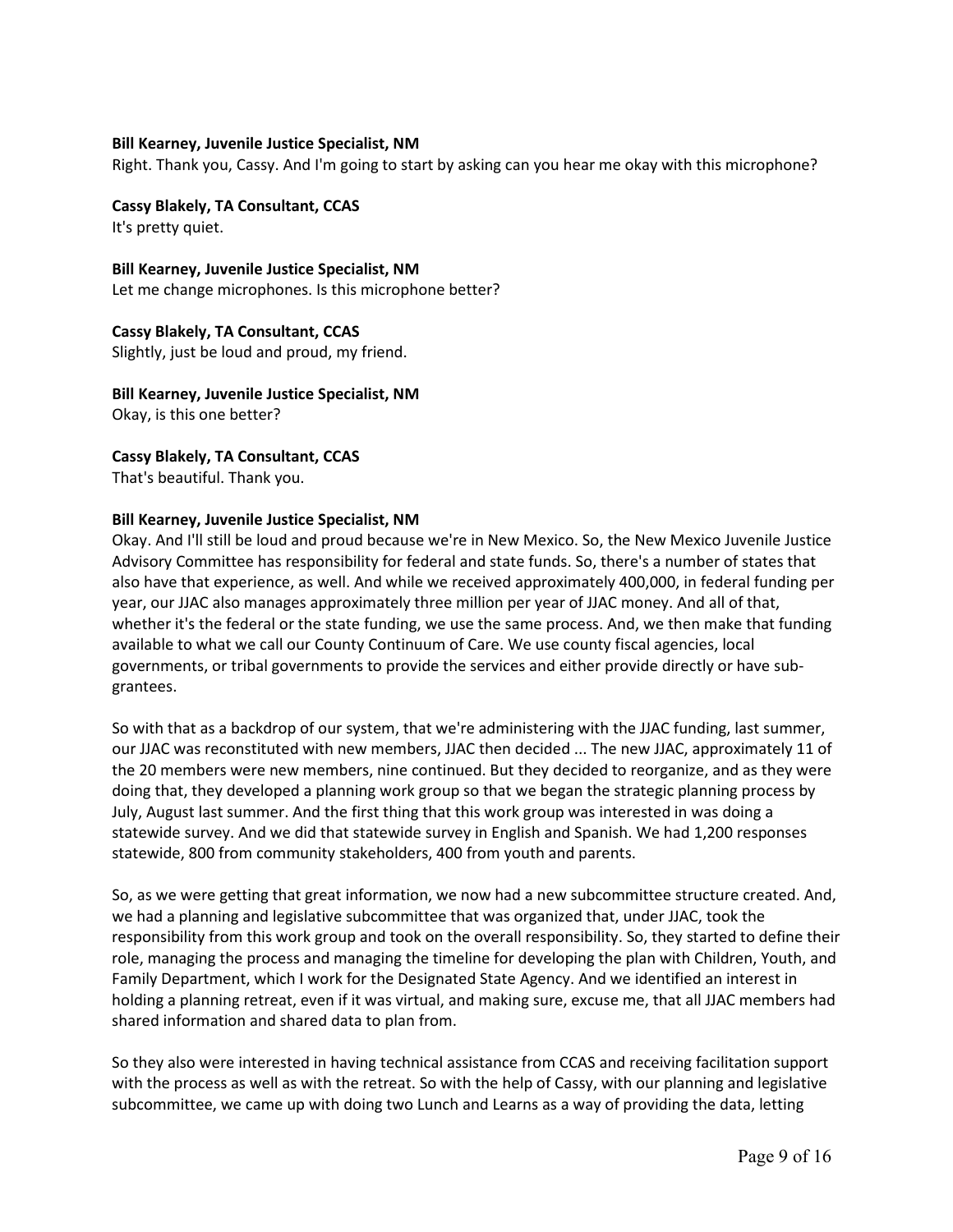going into then a two-day, two session per day, two and a half hours for a total of 10 hours across two days, planning sessions that we held April 15th and 16th. Cassy did an amazing job facilitating our board members. We had 16 out of 21 board members available and able to participate. them see last year's, I mean, last plan's priorities and the progress on it to date to set that base before

 And from that, they were able to draft goals and objectives and begin their action planning, as well, on a number of those items. So, as next steps, we're now at that stage of finalizing goals and objectives of which they'll vote on. And then, as we have that, we will then work to align with federal priorities and federal funding, how it impacts our state funding as well. So, that's our next step, and then our planning and legislative subcommittee will continue with their responsibility monitoring the implementation of the plan, and I would project seeing quarterly updates on progress with implementation of the plan. *Chatbox Comments* 

 • **Riise Richards, VI –** In the Virgin Islands, we have formed Committees and each Committee had the responsibility of formulating Goals and Objectives for each respective Committee. Our next step will be to meet to review and approve these goals and objectives. The final product will be presented during a press conference to the community for their input. Based on their response, we will assess the input and incorporate their input into the elements that will become part of the 3-year plan.

## **Cassy Blakely, TA Consultant, CCAS**

 Thank you so much, Bill. I will say one wonderful strategy that New Mexico took that's slightly different the ownership that they had. And then also leveraging the expertise of your Designated State Agency staff as they really do have a solid understanding of the data, of the statutes, both for your state and your federal expectations. And so you were able to be quick with the answers that prevented the SAG than what Illinois or New York ... Goodness, New Mexico took that's different than Illinois is utilizing that planning and legislative committee to drive it, the social capital that the group had with other members, from getting stuck in their processes.

 And so, having those experts at the table to be partners with the SAG I think helps move your all's process together. Not to mention the expansive survey that you did with stakeholders across the state and how that can really inform the work. So, I want to say "thank you" to New Mexico and Illinois for sharing. And then, also "thank you" to Ms. Richards in the Virgin Islands for sharing what the Virgin Islands are doing.

## *Chatbox Comment*

• **Riise Richards, VI** And they've formed committees, and each committee has a responsibility for formulating goals and objectives for their committee. Then they'll meet to approve those goals and objectives, and the final product will be presented during a press conference to the community for their community.

 Thank you so much. Others are welcome to share. I also want to invite others to ask questions of our commitment to working together as DSA and SAG staff. And I know I can say this, for each of you please Yeah, I love that idea. What a wonderful way to get the voice of all of those that might be interested. And then based on their response, you'll assess the input and incorporate it into your three-year plan. two folks that are sharing what their state has done, or to share your own experiences in your respective states and territories. Any questions for our speakers? Thank you, Rick, Andrea, and Bill for your feel free to reach out to any of them directly. I have no doubt that they'd be happy to share their processes and any of the stumbling blocks or successes they experienced along the way.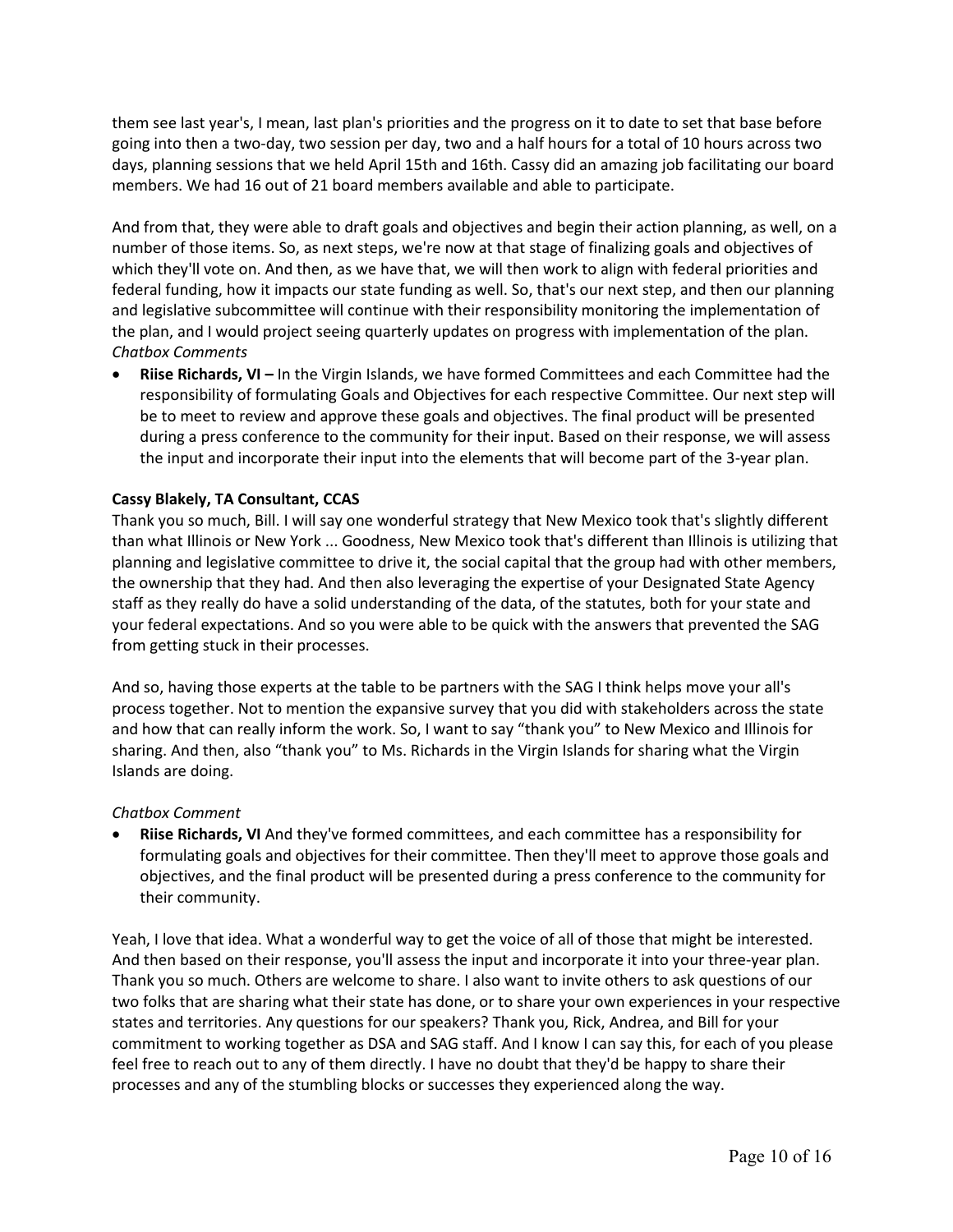#### **V. Feedback: SAG Chair/Member Certificate Program**

#### **Cassy Blakely, TA Consultant, CCAS**

 All right, I am going to switch gears a little bit here and actually transition from asking you all for do as State Advisory Group members. So first, we want to share a little bit about the State Advisory feedback to sharing some opportunities that are coming down the pike. And then get a little bit of your ideas around ways that technical assistance and training can continue to support the work that you all Group Chair Certificate Program that will be offered next fiscal year. However, we are beginning to build the certificate program, and want to make sure that the certificate program that is being built fits the needs of State Advisory Group members and chairpersons.

 monitors. We will offer at our RED Coordinator certificate program in the next several months, and then we'll be able to offer this one. And those are opportunities for regular training calls and support from build this program, we look to you all as current State Advisory Group members to help us think about And so, we have offered currently certificate programs for juvenile justice specialists, and compliance peer mentors to really tackle your role as a State Advisory Group chairperson. And so, as we begin to what information, tools, or discussions would be helpful to you and your fellow State Advisory Group members within the certificate program. So again, please take a minute to put that in the chat box or asked to be unmuted and share it out loud.

 We also welcome you to take that question to your State Advisory Group or your State Advisory Group That's a space to find contact information for other states or to read their past three-year plans. executive committee and reach back out to CCAS with those thoughts and questions. We will happily take that feedback now or in the future. So, I will pause and give folks a minute to share their suggestions in the chat box. Thank you, Katie for putting the link to [OJJDP's website i](https://ojjdp.ojp.gov/states)n the chat box.

Go ahead, Ms. Katie.

# **Dr. Katie Penkoff, Senior TA Consultant, CCAS**

 I just wanted to add a little bit more about the certificate programs if I could. Recognizing the importance and complexity of this work, OJJDP leadership sought to develop a comprehensive and timely professional development opportunity for not only new Designated State Agency personnel, but so, it's to this, end that OJJDP partnered with us at the Center for Coordinated Assistance to States, as also new State Advisory Group members responsible for adhering to the requirements of the Juvenile Justice and Delinquency Prevention Act and in administering the Title II Formula Grants Program. And well as a wealth of seasoned DSA personnel from the states and territories, to develop position-specific programs.

 personnel and SAG members, to orient new DSA personnel and SAG members to the roles and responsibilities of their positions, to facilitate peer-to-peer support by engaging seasoned DSA personnel And the purpose really is, as Cassy said, to provide that professional development for new DSA and SAG members. And then really to establish a cohort of training participants that really can provide ongoing support to one another, and we're really finding that is occurring.

 your input to think back to when you were a new State Advisory Group member, what did you know? And so this is what these certificate programs are all about. So as Cassy said, we're certainly looking for What did you really feel like you needed to know in order to be effective in your position? That's what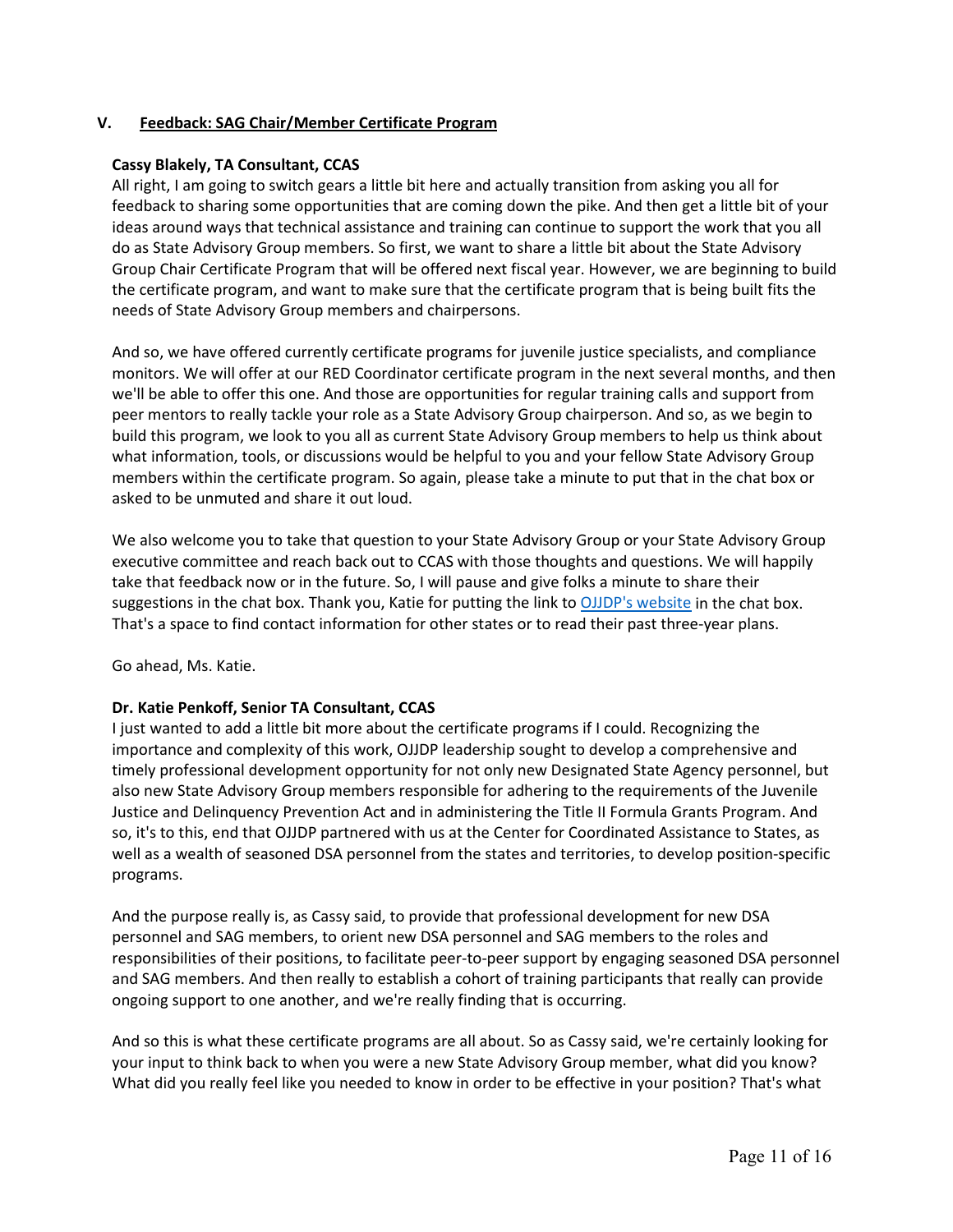we're really hoping to include here is really just the nuts and bolts of making folks feel prepared to engage in their goal. And Cassy, it does look like we have some input.

#### **Comments from the States/Territorie**s:

 • **Riise Richards, VI –** My focus area would be on training, to enable and empower the members of the Board to have all the tools and advise to our members on their committee areas.

# **Cassy Blakely, TA Consultant, CCAS**

 I'm seeing some from Ms. Richards in the Virgin Islands, sharing a focus on training to enable and empower the members of the board to have the tools and advise our members on their committee errors. So, it sounds like some of that leadership dynamic that your SAG chair's take in driving numbers your State Advisory Group or process it as a State Advisory Group or as DSA staff with your State Advisory Group and bring that back to us at the Center for Coordinated Assistance to States. You can reach out to any of us staff directly or you can send it to th[e CCAS inbox,](mailto:ccas@air.org) and we will happily take that forward. Thank you. Other thoughts are welcomed. And again, we invite you to take this question to information as well.

 All right. Katie, I'm going to kick control over to you to talk about the next cool opportunity, to connect boss to share your screen. what's coming down the pike with the CCAS Information Hub. So, let me stop sharing and make you the

# **Dr. Katie Penkoff, Senior TA Consultant, CCAS**

Okay.

# **Cassy Blakely, TA Consultant, CCAS**

All right. You should have the baton.

## **Dr. Katie Penkoff, Senior TA Consultant, CCAS**

Okay, let's see. I just need to ... Let me see just working now to share an application. Let's see if I can ...

#### **Cassy Blakely, TA Consultant, CCAS**

 And while Katie is doing that, please feel free to chime in with any thoughts you might have on the certificate program or any of the other conversations we've had so far today.

#### **VI. Resources and Upcoming Opportunities**

# **Dr. Katie Penkoff, Senior TA Consultant, CCAS**

 Okay, so I just wanted to make sure I was sharing the correct screen so everybody sees the CCAS Information Hub here?

# **Cassy Blakely, TA Consultant, CCAS**

Yes, ma'am.

# **Dr. Katie Penkoff, Senior TA Consultant, CCAS**

 Okay, fantastic. So, you have likely seen a few emails. We had our first demonstration, as well as, And I'm going to describe a little bit about what that is. We had our first orientation to it last Thursday, and our next one is scheduled, and we'll be sending an email out with this information, for Thursday, question and answer session about our newly launched, what we're calling the CCAS Information Hub.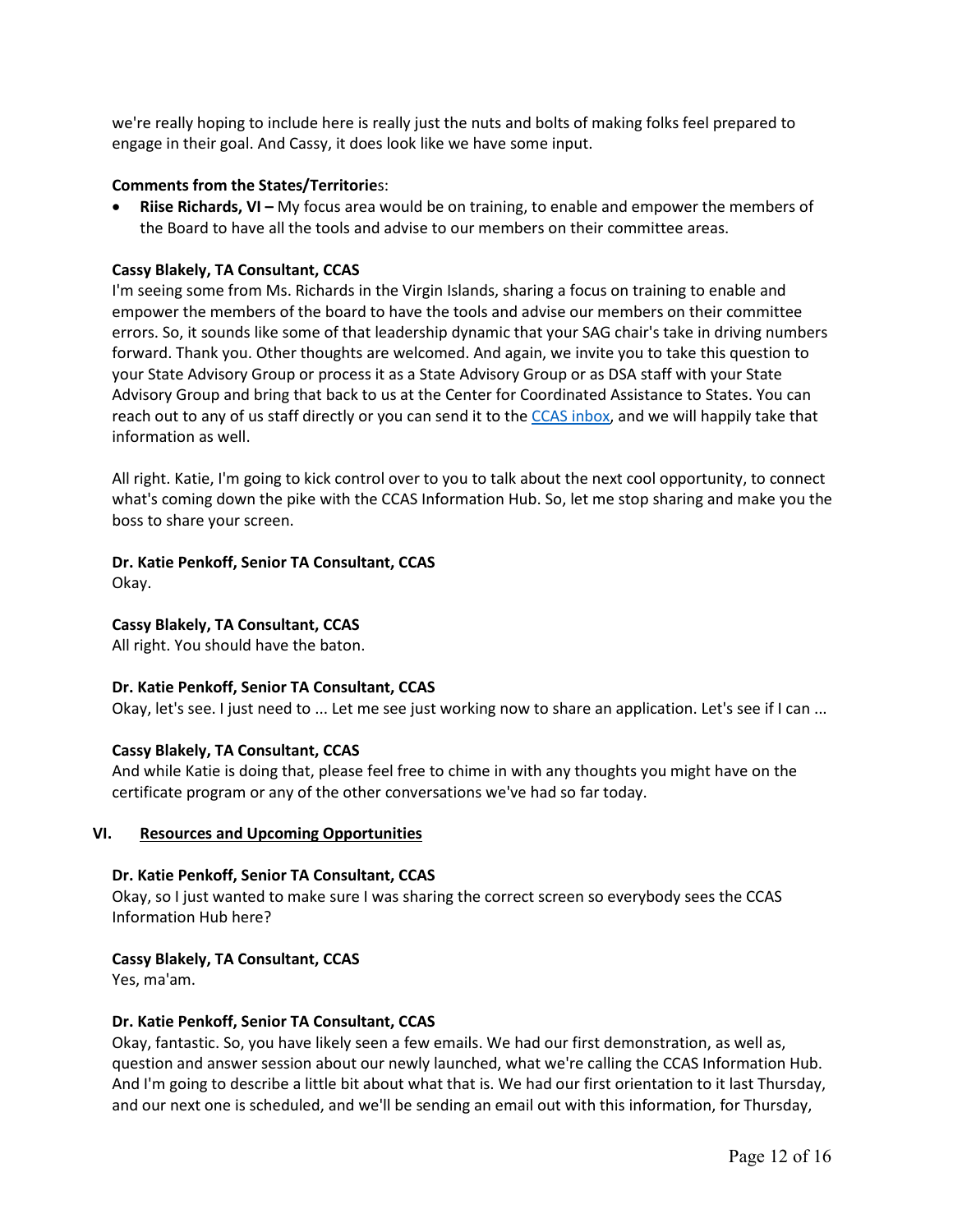May 6th, from 2:00 to 3:00 PM Eastern. But essentially, the CCAS Information Hub, there are two components of it, there is a [website t](https://ccastates.org/)hat's accessible to all. And that's what you would see coming into the site if you are not a member.

 you can actually log into the site. So, all SAG chairs should have been added to the site, as well as, given your username and password. But this site allows you really, to collaborate with others. So, we're pleased in partnership of course, with the Office of Juvenile Justice and Delinquency Prevention, State Relations and Assistance Division to launch this newly revised and integrated CCAS website and community of practice. And we're calling it for short, the CCAS Information Hub. So, it is, as you can see here, a virtual community of practice welcoming all stakeholders who are interested in developing a And then we have a password protected portion of the site. So, if you look in the top righthand corner, continuum of Juvenile Justice Services from prevention to intervention to re-entry.

 It's a space where you can share resources our best practices, as well as request high quality, research driven TTA. And we're going to be going, on May 6<sup>th</sup>, into much more detail about all of the different features of the site. But what I want to draw your attention to now is we have several communities that you have been added to depending on your role. And so, if I click on the Designated State Agency that's just for State Advisory Group chairs and other members. Of course, we can add to this as well. But personnel, the SAG chair group is right in here. And if I then click on this, it's going to take me to a space what you'll see is information from past calls, including the call recordings, and call materials.

 And you'll also have an opportunity to be able to create discussion boards to facilitate interaction with this is a really neat space for you to be able to collaborate with others as well as see upcoming events, request training and technical assistance. We've actually linked to [OJJDP's TTA 360](https://tta360.ojjdp.ojp.gov/?display=login&returnURL=http%3A%2F%2Ftta360%2Eojjdp%2Eojp%2Egov%2F) here. So, we're really your colleagues, place events of maybe exciting things that you've got going on in your state or territory that you want to invite people to. And even share resources or example, maybe SAG orientation materials or other things that you've developed that you want to share with others and see theirs. So, just excited to share this with you, and all of the resources that are contained on it.

 And again, coming up soon, just next week - May 6th, Thursday, from 2:00 to 3:00 PM Eastern, we'll note up here in the right-hand corner, you'll also see a link to [site tutorials.](https://ccastates.org/website-tutorial-videos) And the site tutorials allowed you to see how to update your…well, first, how to log into the community of practice overall, how to edit your user profile. You can include your picture, share more information about where you work, have a really detailed site demonstration, and also question and answer session. Just two quick things to what your role is, and even it demonstrates how to add new resources.

 The other thing that I quickly wanted to orient you to is that we do have a section for website for greatly appreciate any ideas that you have. But please, take some time and maybe one of my colleagues Community of Practice feedback. This really is a resource for the field to really facilitate that peer-topeer interaction and one-stop shop for information. So, if you have some thoughts or ideas about how we can improve the user experience or enhance the site, we want to hear from you. So, we would has already placed the [address for the site](https://ccastates.org/) here in the chat box. But please take some time to explore the site and consider attending that orientation session next Thursday. So, does anybody have any questions? Cassy, do you see anything in the chat, perhaps, folks' thoughts or ideas?

## **Cassy Blakely, TA Consultant, CCAS**

I don't see any yet.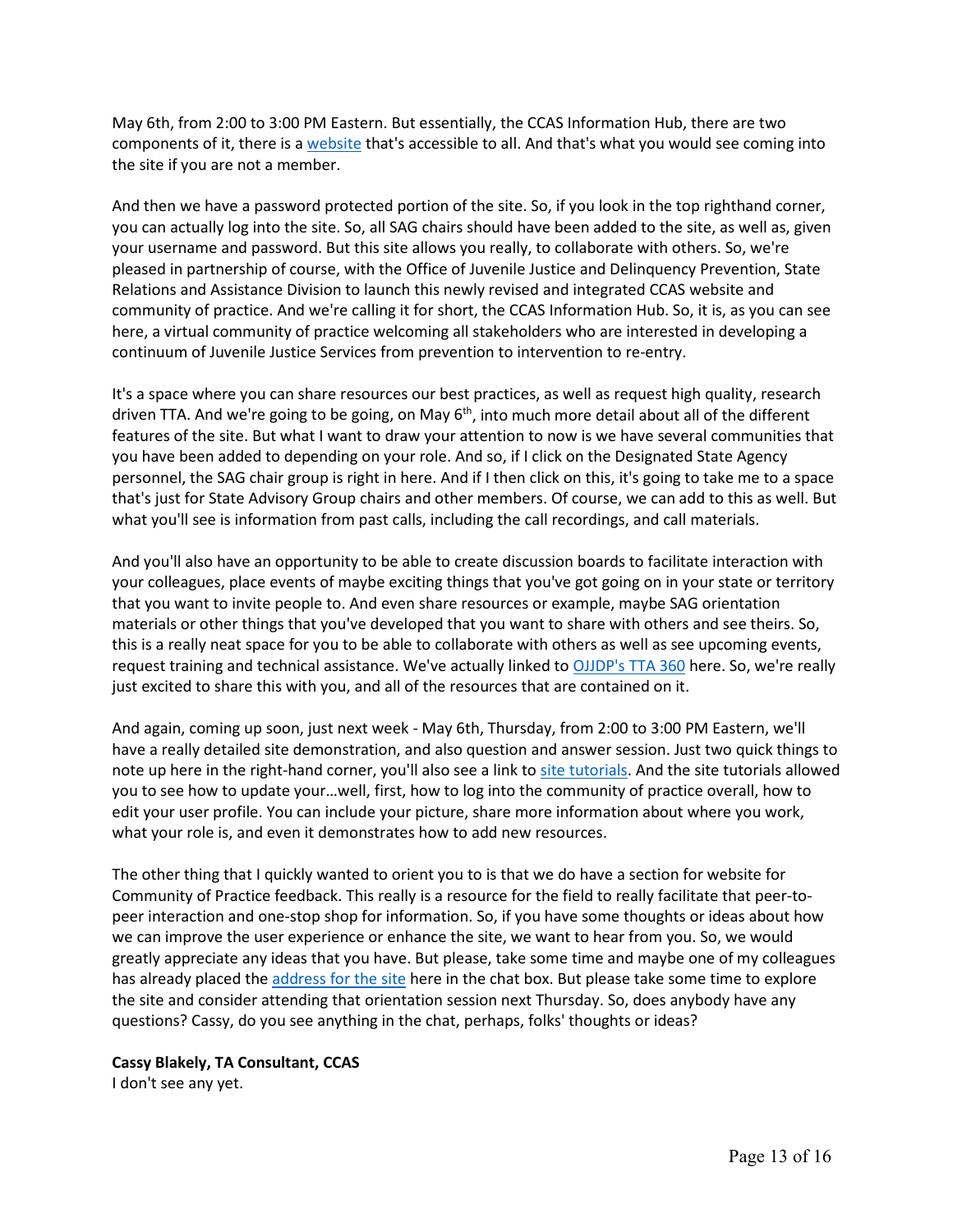#### **Dr. Katie Penkoff, Senior TA Consultant, CCAS**

 feel free if you have any issues with access, or have any thoughts or ideas reach out to us or even just navigate that right through this site. So, unless anyone wants to add anything else, I think I can stop sharing at this point, Cassy, and turn it back over to you. Okay. So, throughout the call, also at the email address we've provided you tha[t CCAS@air.org,](mailto:CCAS@air.org) please

## **Cassy Blakely, TA Consultant, CCAS**

Thank you, Katie. So, Katie, you have to give me back control. I can't take it back from you.

#### **Dr. Katie Penkoff, Senior TA Consultant, CCAS**

Okay. Just a second, Cassy, while I do that?

#### **Dr. Lisa Hutchinson, Director, CCAS**

Katie and Cassy, I'll put that link, [the address](https://ccastates.org/) in the chat box to the community of practice info help.

## **Dr. Katie Penkoff, Senior TA Consultant, CCAS**

Okay, great. Okori, just a quick reminder on how I give Cassy back control.

#### **Okori Christopher, Project Technology Specialist, CCAS**

Or I'll move it to Cassy.

## **Dr. Katie Penkoff, Senior TA Consultant, CCAS**

Fantastic.

# **Cassy Blakely, TA Consultant, CCAS**

 Okori did that for us. We love Okori very much. He keeps us all moving forward. Just a couple of which is the Training and Technical Assistance Center funded by OJJDP, had a wonderful conference just Technical Assistance Center, particularly as you look towards your tribal partnership, efforts on your opportunities to share with everyone today, and that is our friends at th[e Tribal Youth Resource Center,](https://www.tribalyouthprogram.org/) a few weeks ago. And their [materials](https://triballawandpolicyinstitute.6connex.com/event/Training/TYRC/login) are all still live on that website. And so, if you weren't able to attend to that event, we encourage you to check it out, watch some recordings, engage with that State Advisory Group. A wonderful resource material there for you.

 We also want to just flag that there will be a 2021 National Training Conference later this year. We are finalizing the dates and we'll have a save the date out to you shortly. In the interim, though, we are very, be another virtual event. We hope you could share those with us at CCAS. You can share them with your and we can work with you to get your ideas captured for content at the conference. very interested, if you haven't caught the theme yet, and your ideas for topics and activities for what will Designated State Agency staff. And they could share there that their SRAD, get them to us or whatever works. We'll also be looking for folks to serve on a field advisory committee to help plan that event. So if you're interested in participating in the field advisory team, please reach out to me at chlakely@air.org,

 The other opportunity we'd like to mention is that we will be offering twice per year SAG 101 trainings. we did last fall. So, what we're going to do is break the content of that training, which is about 90 minutes, if we don't have a lot of discussion, into four shorter recorded videos that will be posted on the Community of Practice Information Hub</u>. And we encourage folks to watch those videos at your discretion whenever it works for you. And then join our discussion sessions. And these discussion That will be open to all State Advisory Group members. And we're going to do it a little differently than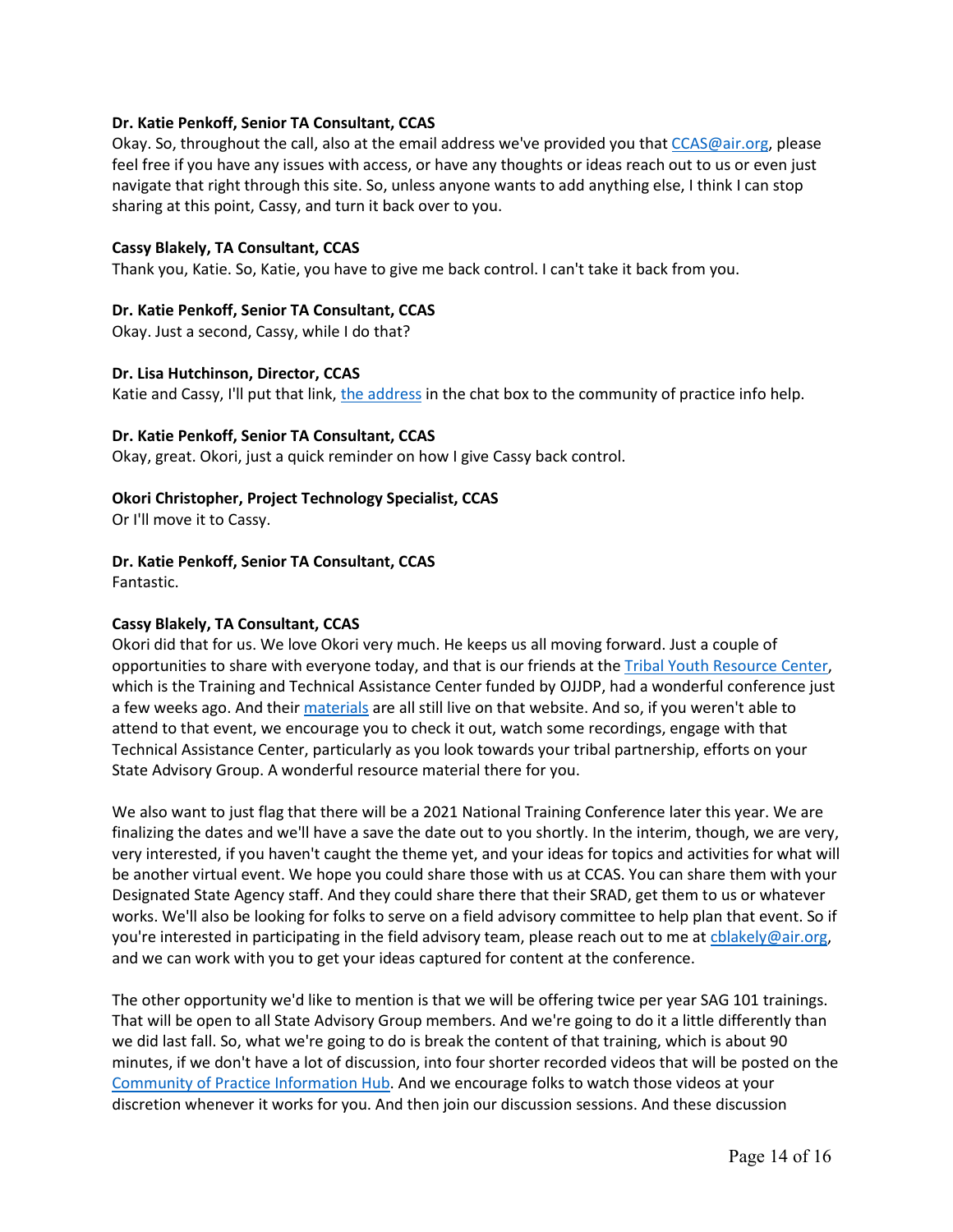sessions will be your opportunity to ask questions of OJJDP, of CCAS about the content that you heard, to talk with your colleagues at other states about how they apply that information to their local state or two times for each of the chunks of content. So, we'll break it up. There'll be a video on the history of the JJRA. There'll be a video on the four core requirements. One on SAG membership and their territories, realities, and context. And just dig into that information in a little more detail while still having the opportunity to watch the videos at your own convenience. And so, you'll notice we do offer responsibilities. And a final on three-year planning in Title II.

 young adult members to join those training sessions. And then those videos will be live on the website And so, we will talk about those sessions. We hope that offering a session during the business day and one during the evening accommodates the multiple time zones, and hopefully creates opportunities for year-round, so you'll be able to watch them whenever you have new members join or if you just want a refresher yourself. One other opportunity we would like to share is that the Center for Coordinated Assistance to States will be offering a [summer intern position.](https://jobs-airdc.icims.com/jobs/11676/intern%2c-juvenile-justice/job?mobile=false&width=482&height=500&bga=true&needsRedirect=false&jan1offset=-360&jun1offset=-300&fbclid=IwAR0-jzYPEmEOC7GFG8t5hoewpRbWYSuzS75swXwRe_9678FqDkni0lHURew) And we really hope to fill this internship position with a young adult who has been involved in the State Advisory Group in their state or territory. It is a paid position that could be offered up to full-time and would be occurring remotely from wherever that young adult is located.

 you. Share that opportunity with the young people, SAG members that you have in your state or free to reach out. Resumes are due by May 7th, and we'll be holding interviews the following week. So going to pause and ask if there are any questions on any of the upcoming learning opportunities or resources available to you as State Advisory Group members. CCAS team, OJJDP team, anything that I So as State Advisory Group and Designated State Agency folks, we invite you, and encourage you, and ask you to share that opportunity. And I'm going to ask one of my colleagues to pop it in the chat box for territory. If you have any questions, or if they have any questions about that opportunity, please feel please feel free to share that opportunity with others once it gets dropped here in the chat box. I'm may have missed?

## **Dr. Katie Penkoff, Senior TA Consultant, CCAS**

Cassy, Kia is in the process of putting that information you requested in the chat box but she's having some trouble getting it in there. So, give us a minute and we'll get it in there.

#### **Cassy Blakely, TA Consultant, CCAS**

I see Katie got it. Thank you, Katie.

 **Dr. Katie Penkoff, Senior TA Consultant, CCAS**  Thanks.

## **Question from the States/Territories**

**Riise Richards, VI –** Great idea for the SAG Chairs. What is the process for accessing the website?

 **Dr. Katie Penkoff, CCAS –** To access the CCAS Information Hub, visit [https://ccastates.org/.](https://ccastates.org/) On the top righthand corner of the site, click on Log In. Next click on the Reset Your Password tab and enter your your last name (e.g., Jane Doe's username is jdoe). For brief tutorials on logging into the site, editing [videos.](https://ccastates.org/website-tutorial-videos) Please reach out t[o CCAS@air.org](mailto:CCAS@air.org) if you have any difficulty accessing the site. username of your work email address. Your username has been set for you and is your first initial and your user profile, and adding resources to groups, please visit [https://ccastates.org/website-tutorial-](https://ccastates.org/website-tutorial-videos)